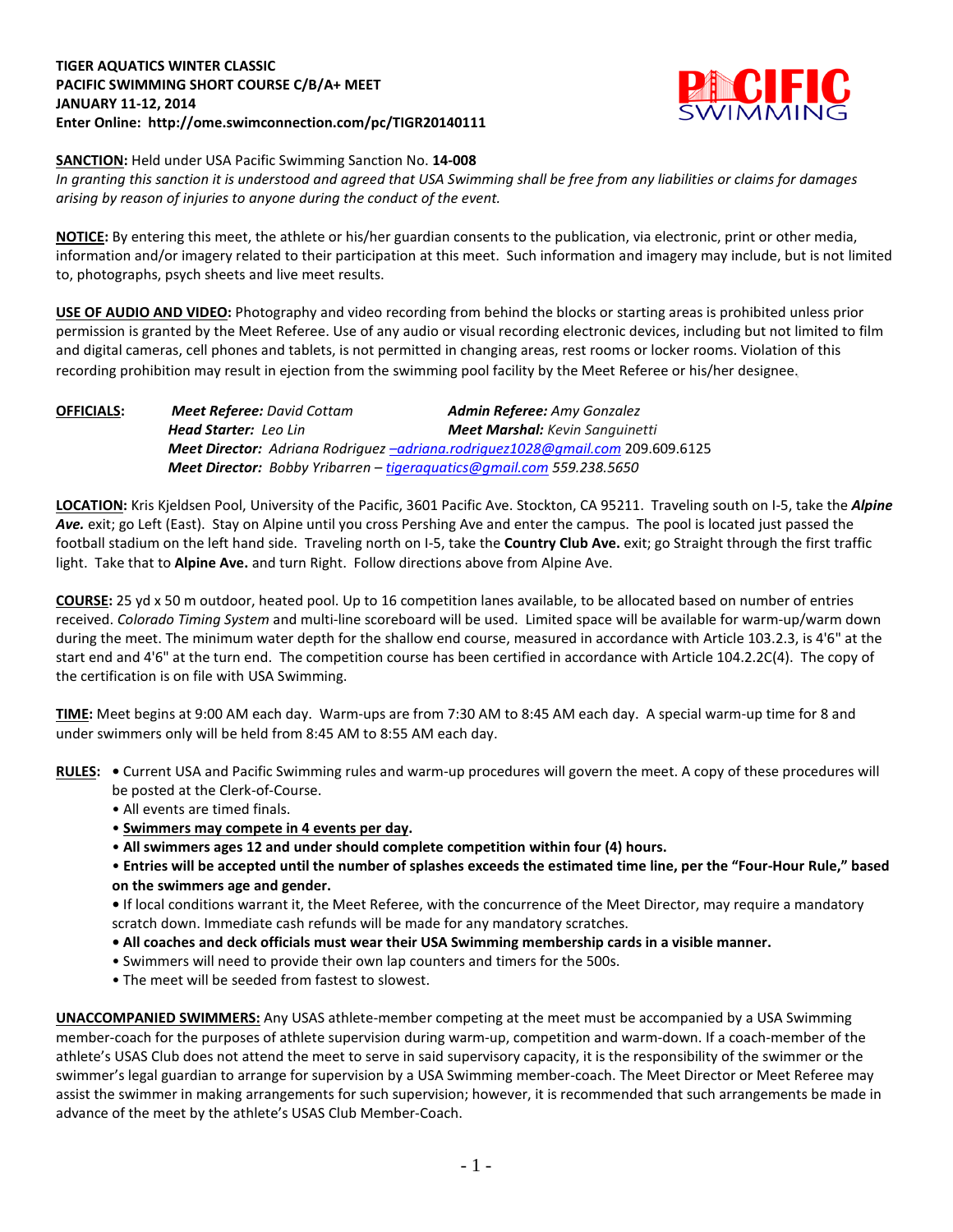**RACING STARTS:** The swimmer must be certified by a USA Swimming member coach as being proficient in performing a racing start or must start the race in the water. It is the responsibility of the swimmer or the swimmer's legal guardian to ensure compliance with this requirement.

**RESTRICTIONS:** • Smoking and the use of other tobacco products is prohibited on the pool deck, in the locker rooms, in spectator

- seating, on standing areas and in all areas used by swimmers, during the meet and during warm-up periods.
- Sale and use of alcoholic beverages is prohibited in all areas of the meet venue.
- All shelters must be properly secured. No glass containers are allowed in the meet venue.
- No propane heater is permitted except for snack bar/meet operations.
- Except where venue facilities require otherwise, changing into or out of swimsuits other than in locker rooms or other designated areas is not appropriate and is strongly discouraged.

**ELIGIBILITY:** • Swimmers must be current members of USA-S and enter their name and registration number on the meet entry card as they are shown on their Registration Card. If this is not done, it may be difficult to match the swimmer with the registration and times database. The meet host must check all swimmer registrations against the SWIMS database and if not found to be registered, the Meet Director shall accept the registration at the meet (a \$10 surcharge will be added to the regular registration fee). Duplicate registrations will be refunded by mail.

• Swimmers in the "A" Division must have met at least the listed "PC-A" time standard. Swimmers in the "B" Division must have met at least the listed "PC-B" time standard. All entry times slower than the listed "PC-B" time standard will be in the "C" Division.

• Entries with **"NO TIME"** will not be accepted.

• Entry times submitted for this meet will be checked against a computer database and may be changed in accordance with Pacific Swimming Entry Time Verification Procedures.

• Disabled swimmers are welcome to attend this meet and should contact the Meet Director or Meet Referee regarding special accommodations on entry times and seeding per Pacific Swimming policy.

- Swimmers 19 years of age and over may compete in the meet for time only, no awards.
- The swimmer's *age will be the age of the swimmer on the first day of the meet.*

**ENTRY PRIORITY:** Meet entries will not be accepted any earlier then *December 7, 2013.* Entries from members of "year round" Zone 2 teams in "good standing" postmarked or entered online by 11:59 p.m. on *December 14, 2013* will be given 1<sup>st</sup> priority acceptance. Entries from members of all Zone 2 teams in "good standing" (year round and seasonal) postmarked or entered online between 12:00 am *December 14, 2013* and 11:59 pm *December 23, 2013* will be given 2nd priority acceptance All entries from Zone 2, all other Pacific LSC Zones and other LSC's, either postmarked, entered online, or hand delivered by the entry deadline will be considered in the order that they were received.

\*\* **Note: Swimmers who falsify their entry form by listing a team to which they are not legitimately associated will be rejected from the meet. Further, entry fees will not be refunded and they may be referred to the Pacific Swimming Review Committee for disciplinary action**

**ENTRY FEES:** \$2.75 per event, \$8 participation fee per swimmer. Entries will be rejected if payment is not sent at time of request.

| Make check payable to: | <b>Tiger Aquatics</b>    |  |  |  |  |
|------------------------|--------------------------|--|--|--|--|
| Mail with entries to:  | <b>Tiger Aquatics</b>    |  |  |  |  |
|                        | <b>Swim Meet Entries</b> |  |  |  |  |
|                        | P.O. Box 4667            |  |  |  |  |
|                        | Stockton, CA 95204       |  |  |  |  |

**MAILED OR HAND DELIVERED ENTRIES**: Entries must be on the attached consolidated entry form. Forms must be filled out completely and printed clearly with swimmers best time. Entries must be postmarked by midnight, **Tuesday, December 31, 2013** or hand delivered to the **Kris Kjeldsen Pool** by 6:30 p.m. **Thursday, January 2, 2013**. **Entries will be accepted until the number of splashes exceeds the estimated time line, per the "Four-Hour Rule," based on the swimmers age and gender.** No late entries will be accepted. No refunds will be made, except mandatory scratch downs. Requests for confirmation of receipt of entries should include a self-addressed envelope.

**ONLINE ENTRIES:**To enter online go to **http://ome.swimconnection.com/pc/TIGR20140111** to receive an immediate entry confirmation this method requires payment by credit card. Swim Connection, LLC charges a processing fee for this service, equal to \$1 per swimmer plus 5% of the total Entry Fees. Please note that the processing fee is a separate fee from the Entry Fees. If you do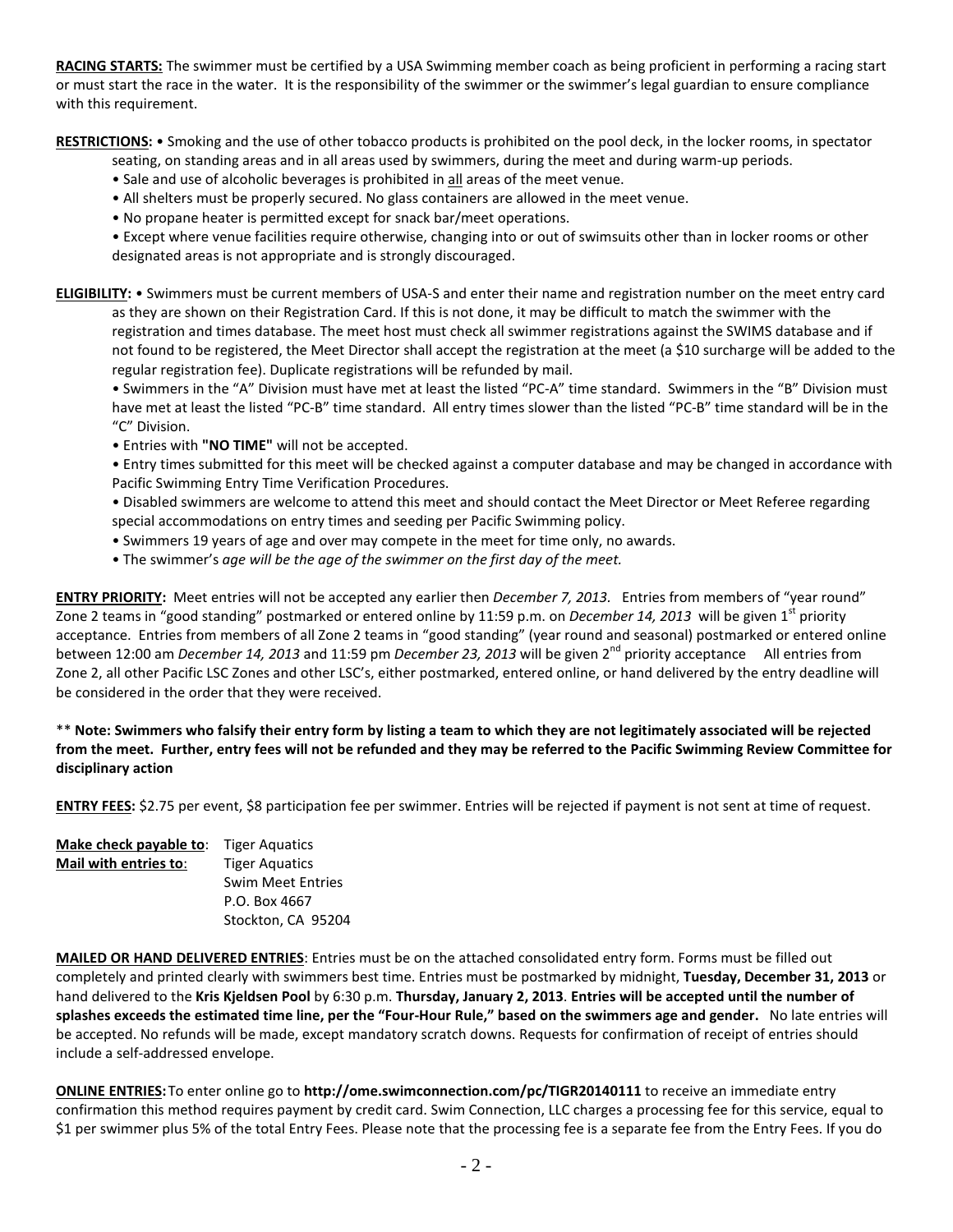not wish to pay the processing fee, enter the meet using a mail entry. **Entering online is a convenience, is completely voluntary, and is in no way required or expected of a swimmer by Pacific Swimming.** Online entries will be accepted through **Thursday, January 2, 2014 or until the number of splashes exceeds the estimated time line, per the "Four-Hour Rule," based on the swimmers age and gender.**

**TEAM HY-TEK ENTRIES**: Coaches will be allowed to enter their teams using a Hy-Tek file. The file is available by emailing [tigeraquatics@gmail.com](mailto:tigeraquatics@gmail.com) and on the Pacific Swimming website under swim meets. Entries can be emailed back only by a registered coach of that team with the Hy-Tek entry file. Any team choosing to enter this way will need to mail in a check made out to Tiger Aquatics postmarked by **Tuesday, December 31, 2013**.

**CHECK-IN:** The meet will be deck seeded fastest to slowest. Swimmers must check-in at the Clerk-of-Course. Close of check-in for all events shall be no more than 60 minutes before the estimated time of the start of the first heat of the event. No event shall be closed more than 30 minutes before the scheduled start of the session. Swimmers who do not check-in will not be allowed to compete in the event.

## **SCRATCHES: The No Show penalty is not in effect at this meet**.

AWARDS: Awards will be given for 1<sup>st</sup> through 8<sup>th</sup> places in each age group for each level PC-C/B/A+. Swimmers age 13-18 will be awarded in two separate age groups – 13-14 and 15-18. Swimmers age 10 & U will be awarded in three separate age groups – 6&U, 7-8 and 9-10. Open events will be awarded  $1<sup>st</sup> - 8<sup>th</sup>$  place. All "B" swimmers achieving a new "PC-A" time will be awarded a standard "A" medal, regardless of place achieved in the event. Swimmers 19 years of age and older will not receive awards. **Awards must be picked up before the end of the meet BY THE COACHES ONLY. They will not be mailed.** Winners of each heat will receive a Tiger Tail.

**ADMISSION:** Free. A two-day program will be available for \$3.

**REFRESHMENTS:** A snack bar will be available serving hot breakfast, hot lunches, salads and other nutritious items and beverages. Coaches and working deck officials will be provided lunch and wonderful snacks. Hospitality will serve refreshments to timers and volunteers.

**MISCELLANEOUS:** No overnight parking is allowed. Facilities will not be provided after meet hours.

**MINIMUM OFFICIALS RULE:** The Meet Referee shall conduct an inventory of Officials and shall compare the number of swimmers entered against the number of Officials that worked representing each team per day of the meet. Those teams who have not provided sufficient Officials in a day of the meet, in accordance with the table below, will be fined \$100 per missing Official per day.

| Number of swimmers entered in meet | Number of trained and carded officials |
|------------------------------------|----------------------------------------|
| per team per day                   | required                               |
| $1 - 10$                           |                                        |
| $11 - 25$                          |                                        |
| 26-50                              |                                        |
| 51-75                              |                                        |
| 76-100                             |                                        |
| Every 20 swimmers over 100         | $n + 1$                                |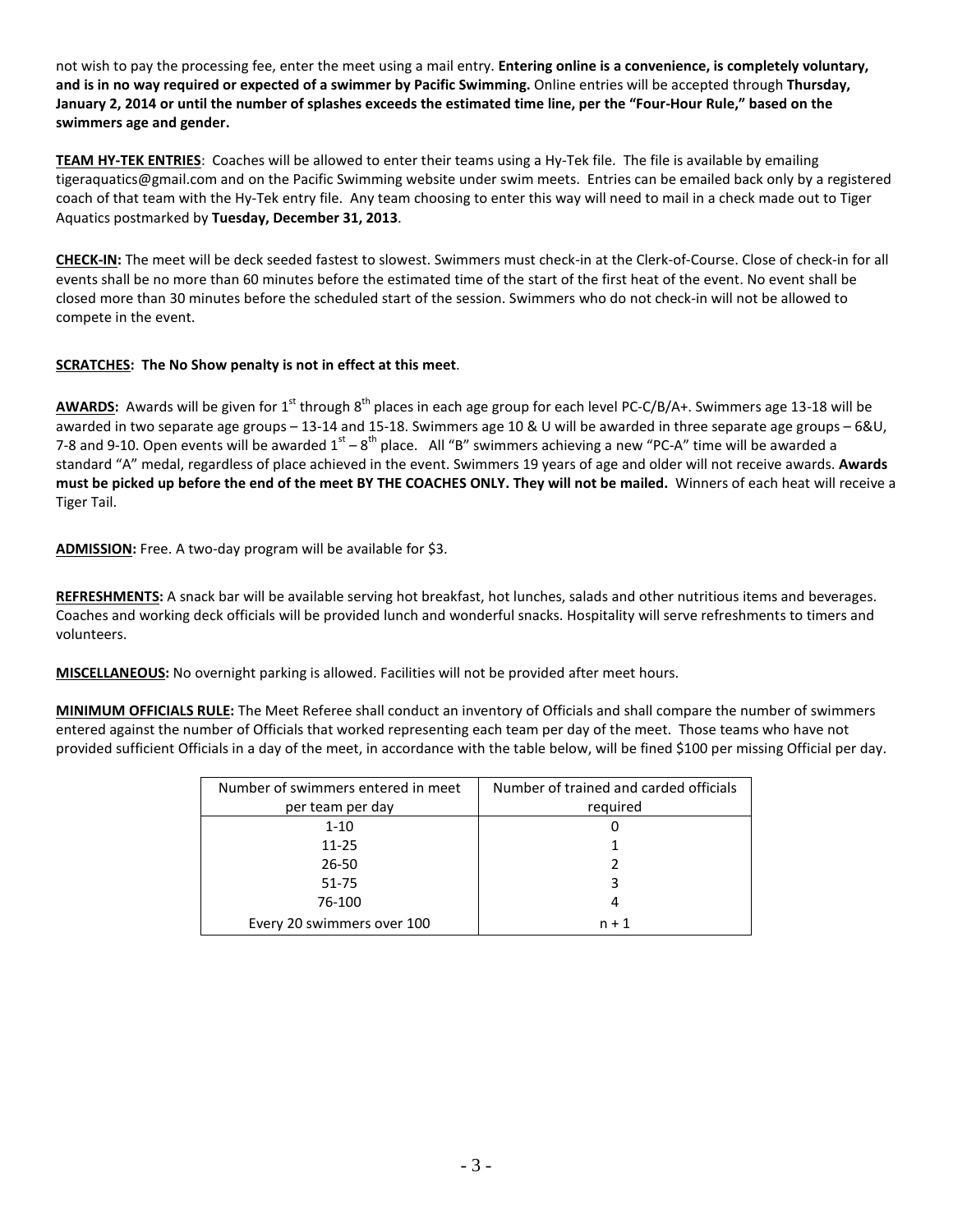## **EVENTS SUMMARY**

| Saturday, January 11, 2014 |                |            |                |  | Sunday, January 12, 2014 |            |                 |            |  |  |
|----------------------------|----------------|------------|----------------|--|--------------------------|------------|-----------------|------------|--|--|
| 8 & U                      | $9 - 10$       | $11 - 12$  | 13 & O         |  | 8 & U                    | $9 - 10$   | $11 - 12$       | 13 & O     |  |  |
| 25 Back                    | 200 IM         | 200 IM     | 200 IM         |  | 50 Back                  | 200 Free   | 200 Free        | 200 Free   |  |  |
| 50 Free                    | <b>100 Fly</b> | 100 Back   | 50 Free        |  | 100 IM                   | 50 Back    | 100 IM          | 100 Back   |  |  |
| 50 Breast                  | 50 Free        | 50 Free    | 100 Breast     |  | 25 Fly                   | 100 IM     | 100 Free        | 200 Fly    |  |  |
| 25 Breast                  | 50 Breast      | 100 Breast | 200 Back       |  | 100 Free                 | 100 Free   | 200 Breast      | 100 Free   |  |  |
| 50 Fly                     | 100 Back       | 50 Breast  | <b>100 Fly</b> |  | 25 Free                  | 100 Breast | 50 fly          | 200 Breast |  |  |
|                            | <b>50 Fly</b>  |            |                |  |                          |            |                 |            |  |  |
| 500 Free Open *            |                |            |                |  |                          |            | 400 I.M. Open** |            |  |  |

\*For the 500 Free Open: Swimmer must have achieved the 9-10 A time for this event. Swimmers must provide their timers and counters for this event.

\*\* For the 400 IM Open: Swimmer must have achieved the 11-12 A time for this event. Swimmers must provide their own timers for this event.

*500 Free and 400 IM are open events and not subject to the 4 hour rule. Must provide your own timers for these events.*

| Event#         | Saturday, January 11, 2014 | Event<br>#     | Event# | Sunday, January 12, 2014 | Even |  |  |  |  |
|----------------|----------------------------|----------------|--------|--------------------------|------|--|--|--|--|
| $\mathbf{1}$   | 13-14 200 IM               | $\overline{2}$ | 39     | 13-14 200 Free           | 40   |  |  |  |  |
|                | 15-18 200 IM               |                |        | 15-18 200 Free           |      |  |  |  |  |
| $\overline{3}$ | 11-12 200 IM               | 4              | 41     | 9-10 200 Free            | 42   |  |  |  |  |
| 5              | 9-10 200 IM                | 6              | 43     | 11-12 200 Free           | 44   |  |  |  |  |
| $\overline{7}$ | 8 & U 25 Back              | 8              | 45     | 9-10 50 Back             | 46   |  |  |  |  |
| $9$            | 11-12 100 Back             | 10             |        | 8 & U 50 Back            |      |  |  |  |  |
| 11             | 9-10 100 Fly               | 12             | 47     | 13-14 100 Back           | 48   |  |  |  |  |
| 13             | 13-14 50 Free              | 14             |        | 15-18 100 Back           |      |  |  |  |  |
|                | 15-18 50 Free              |                | 49     | 11-12 100 IM             | 50   |  |  |  |  |
|                | 9-10 50 Free               | 16             | 51     | 9-10 100 IM              | 52   |  |  |  |  |
| 15             | 8 & U 50 Free              |                |        | 8 & U 100 IM             |      |  |  |  |  |
| 17             | 11-12 50 Free              | 18             | 53     | 13-14 200 Fly            | 54   |  |  |  |  |
| 19             | 13-14 100 Breast           | 20             |        | 15-18 200 Fly            |      |  |  |  |  |
|                | 15-18 100 Breast           |                | 55     | 8 & U 25 Fly             | 56   |  |  |  |  |
| 21             | 11-12 100 Breast           | 22             | 57     | 13-14 100 Free           | 58   |  |  |  |  |
| 23             | 9-10 50 Breast             | 24             |        | 15-18 100 Free           |      |  |  |  |  |
|                | 8 & U 50 Breast            |                | 59     | 11-12 100 Free           | 60   |  |  |  |  |
| 25             | 13-14 200 Back             | 26             | 61     | 9-10 100 Free            |      |  |  |  |  |
|                | 15-18 200 Back             |                |        | 8 & U 100 Free           | 62   |  |  |  |  |
| 27             | 9-10 100 Back              | 28             | 63     | 11-12 200 Breast         | 64   |  |  |  |  |
| 29             | 11-12 50 Breast            | 30             |        | 13-14 200 Breast         |      |  |  |  |  |
| 31             | 8 & U 25 Breast            | 32             | 65     | 15-18 200 Breast         | 66   |  |  |  |  |
| 33             | 13-14 100 Fly              | 34             | 67     | 8 & U 25 Free            | 68   |  |  |  |  |
|                | 15-18 100 Fly              |                | 69     | 11-12 50 Fly             | 70   |  |  |  |  |
| 35             | 9-10 50 Fly                | 36             | 71     | 9-10 100 Breast          | 72   |  |  |  |  |
|                | 8 & U 50 Fly               |                | 73     | Open 400 IM**            | 74   |  |  |  |  |
| 37             | Open 500 Free*             | 38             |        |                          |      |  |  |  |  |

| nt #                        | Saturday, January 11, 2014 | Event<br>#                       |    | Event#        | Sunday, January 12, 2014 | Event# |  |  |  |
|-----------------------------|----------------------------|----------------------------------|----|---------------|--------------------------|--------|--|--|--|
| $\mathbf{1}$                | 13-14 200 IM               | $\overline{2}$                   |    | 39            | 13-14 200 Free           | 40     |  |  |  |
|                             | 15-18 200 IM               |                                  |    |               | 15-18 200 Free           |        |  |  |  |
|                             | 11-12 200 IM               | 4                                |    | 41            | 9-10 200 Free            | 42     |  |  |  |
|                             | 9-10 200 IM                | 6                                |    | 43            | 11-12 200 Free           | 44     |  |  |  |
| $\frac{3}{5}$ $\frac{7}{9}$ | 8 & U 25 Back              | 8                                |    | 45            | 9-10 50 Back             | 46     |  |  |  |
|                             | 11-12 100 Back             | 10                               |    |               | 8 & U 50 Back            |        |  |  |  |
| $\overline{11}$             | 9-10 100 Fly               | 12                               |    | 47            | 13-14 100 Back           | 48     |  |  |  |
| L3                          | 13-14 50 Free              |                                  |    |               | 15-18 100 Back           |        |  |  |  |
|                             | 15-18 50 Free              |                                  |    | 49            | 11-12 100 IM             | 50     |  |  |  |
| L5                          | 9-10 50 Free               |                                  |    | 51            | 9-10 100 IM              | 52     |  |  |  |
|                             | 8 & U 50 Free              |                                  |    |               | 8 & U 100 IM             |        |  |  |  |
| $\overline{17}$             | 11-12 50 Free              | 18                               | 53 |               | 13-14 200 Fly            | 54     |  |  |  |
| L9                          | 13-14 100 Breast           |                                  |    |               | 15-18 200 Fly            |        |  |  |  |
|                             | 15-18 100 Breast           |                                  |    | 55            | 8 & U 25 Fly             | 56     |  |  |  |
| 21                          | 11-12 100 Breast           | 22                               |    | 57            | 13-14 100 Free           | 58     |  |  |  |
| 23                          | 9-10 50 Breast             |                                  |    |               | 15-18 100 Free           |        |  |  |  |
|                             | 8 & U 50 Breast            |                                  |    | 59            | 11-12 100 Free           | 60     |  |  |  |
| 25                          | 13-14 200 Back             |                                  |    | 61            | 9-10 100 Free            |        |  |  |  |
|                             | 15-18 200 Back             |                                  |    |               | 8 & U 100 Free           | 62     |  |  |  |
| 27                          | 9-10 100 Back              | 28                               |    | 63            | 11-12 200 Breast         | 64     |  |  |  |
| 29                          | 11-12 50 Breast            | 30                               |    |               | 13-14 200 Breast         |        |  |  |  |
| $^{31}$                     | 8 & U 25 Breast            | 32                               |    | 65            | 15-18 200 Breast         | 66     |  |  |  |
| 33 <sup>2</sup>             | 13-14 100 Fly              | 14<br>16<br>20<br>24<br>26<br>34 | 67 | 8 & U 25 Free | 68                       |        |  |  |  |
|                             | 15-18 100 Fly              |                                  |    | 69            | 11-12 50 Fly             | 70     |  |  |  |
| 35                          | 9-10 50 Fly                | 36                               |    | 71            | 9-10 100 Breast          | 72     |  |  |  |
|                             | 8 & U 50 Fly               |                                  |    | 73            | Open 400 IM**            | 74     |  |  |  |

**Use the following URL to find the time standards: [http://www.pacswim.org/page/times\\_standards.shtml](http://www.pacswim.org/page/times_standards.shtml)**